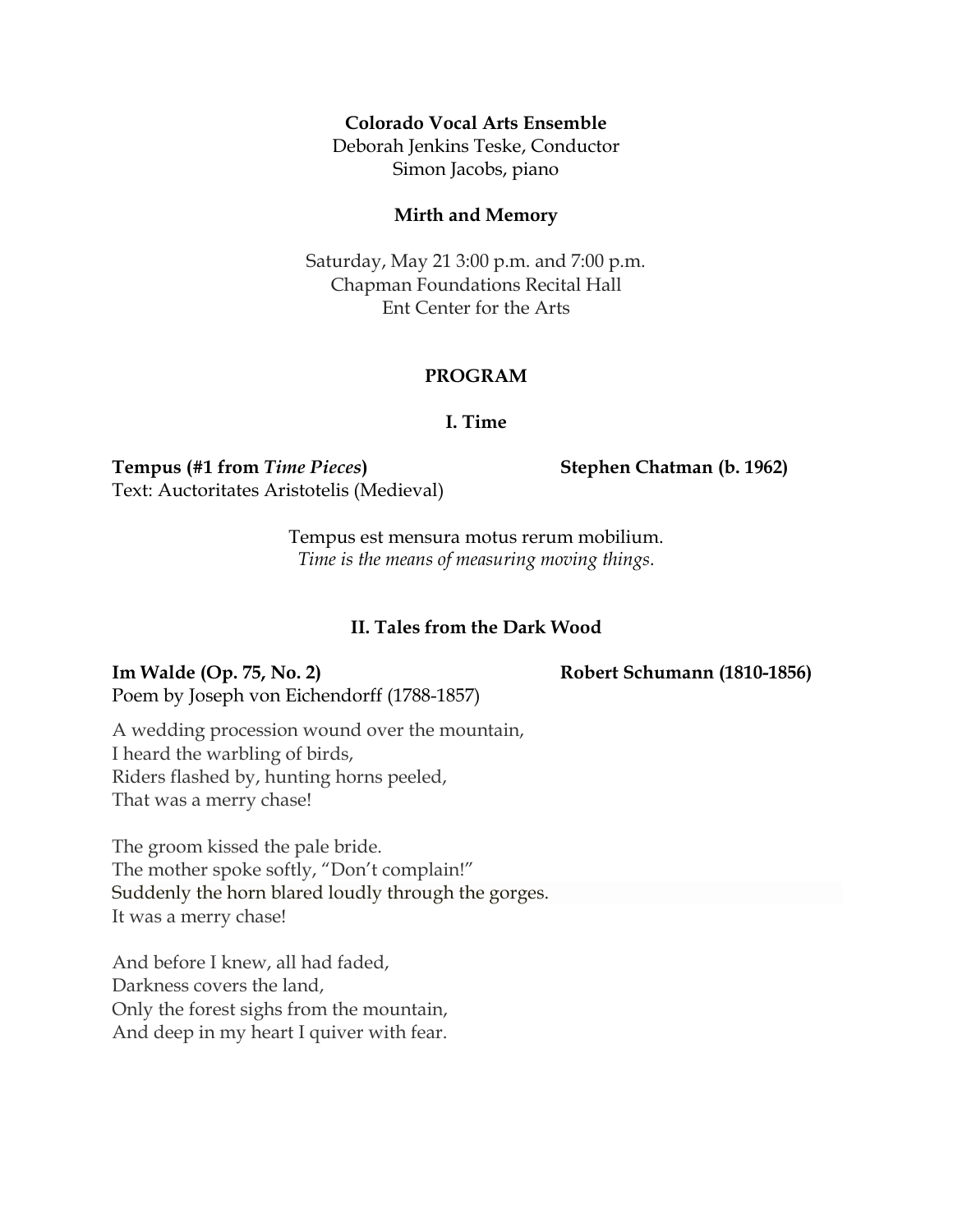# **Der König von Thule (From Op. 67, No. 1) Robert Schumann**

Poem by Johann Wolfgang von Goethe (1749-1832)

Megan Pfeiffer Miller, *soprano*; Donna Nuñez, *alto*; Paul Heinecke, *tenor*; Jim Sena, *bass*

There was a king in Thule faithful unto the grave, whose dying mistress gave him a golden goblet.

Nothing was more precious to him He drained it at every feast. His eyes filled with tears whenever he drank from it.

And when he came to die he counted the towns in his realm, bequeathed all to his heirs, except for that goblet.

He sat at the royal banquet, his knights around him in the lofty ancestral hall in his castle by the sea.

The old toper stood there, drank life's last glowing draught, and hurled the sacred goblet into the waves below.

He watched it fall and drink and sink deep into the sea. His eyes, too, sank; he drank not one drop more.

1. Nicolette

**From** *Trois Chansons* **Words and music by Maurice Ravel (1875-1937)**

Nicolette, at evensong, Went for a walk in the meadow, to pick the daisy, the daffodil and the lily of the valley. Merrily she was skipping and tripping Glancing here, there, and everywhere.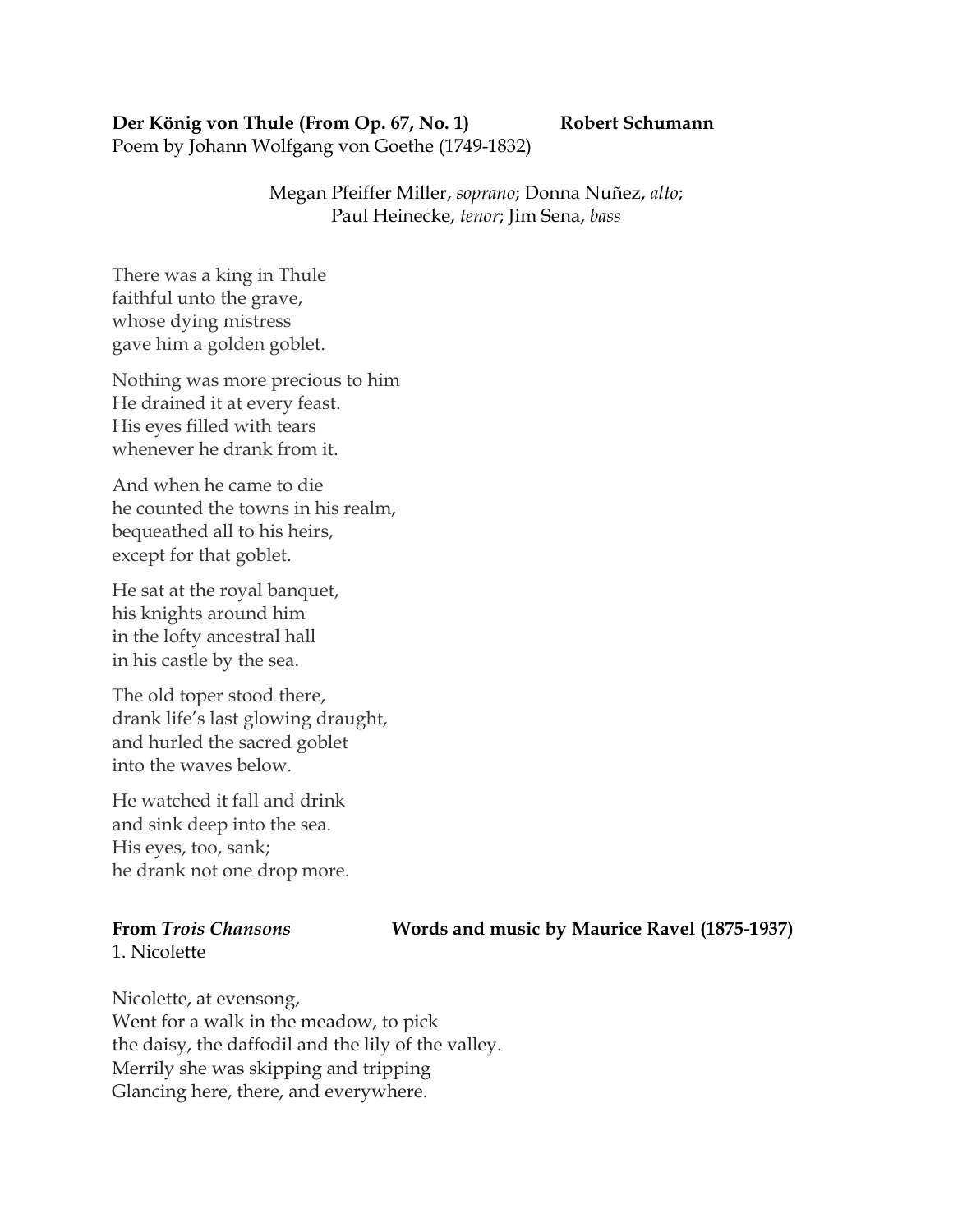A growling old wolf came to pass All bristly-haired, his eyes shining: "Hey there! my Nicolette, aren't you coming to Grandmother's?" Out of breath, Nicolette fled, Leaving her cap and white clogs there.

A gentle page came by, with blue breeches and gray doublet: "Hey there! my Nicolette, will you have a true lover?" Wise, poor Nicolette turned away, very slowly, With a sore heart.

Last she met a gray-haired lord, Ugly, smelly, and pot-bellied: "Hey there! my Nicolette, don't you want all this gold?" Quickly she was in his arms, good Nicolette, Never to return again to the meadow.

2. Trois beaux oiseaux du Paradis Kacie Kenton, *soprano*; Lori Bammesberger, *alto*; Todd Teske, *tenor*; Chris Arroyo, *bass*

Three lovely birds from Paradise (My belov'd is to the fighting gone) Three lovely birds from Paradise Have flown along this way.

The first was bluer than Heaven's blue (My belov'd is to the fighting gone) The second white as the fallen snow The third was wrapt in bright red glow.

"Ye lovely birds from Paradise (My belov'd is to the fighting gone) Ye lovely birds from Paradise What bring ye then this way?"

"I bring to thee a glance of azure (Thy belov'd is to the fighting gone)" "And I on fairest snow white brow A fond kiss must leave, yet purer still."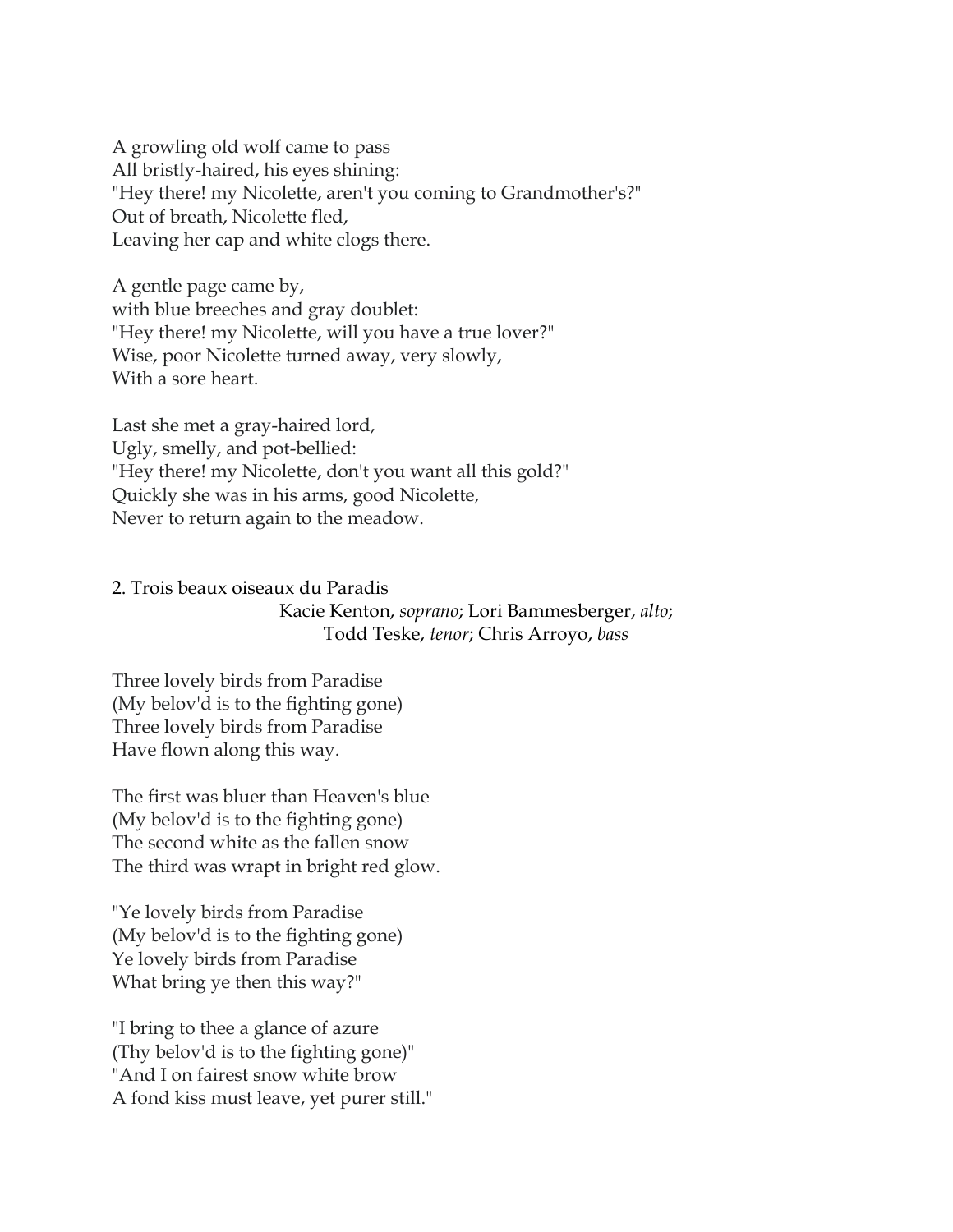"Thou bright red bird from Paradise (My belov'd is to the fighting gone) Thou bright red bird from Paradise What bringest thou to me?"

"A faithful heart all crimson red, (Thy belov'd is to the fighting gone)"

"Ah! I feel my heart glowing cold… Take it also with thee."

**Les djinns (***The Jinn)* **Gabriel Fauré (1845-1924)**

Poem by Victor Hugo (1802-1885)

*Jinn are supernatural creatures in pre-Islamic Arabian and later in Islamic mythology and theology. They may also represent numerous pagan beliefs. Hugo's poem depicts them as terrifying, although in folklore they may be either evil or benevolent. In some representations they are invisible or can take on animal form.*

Walls, town /And port / Refuge / From death / Grey sea / Where the wind / Breaks / All sleep.

In the plain / A sound is born. / It is the breathing / Of the night. / It roars / Like a soul / That a flame / Pursues.

The higher voice / Seems a shiver. / It is the gallop / Of a leaping dwarf. / He flees, he springs, / Then dances rhythmically / On one foot / At the end of a billow.

The murmur draws near, / The echo repeats it, / It's like the bell / Of a cursed convent, / Like the noise of a crowd / That thunders and rolls / And sometimes crumbles /And sometimes swells.

God! The sepulchral voices / Of the Jinn! The noise they make! / We flee down the long / Spiral staircase! / My lamp has already died, / And the shadow of the ramp, / Which crawls along the wall, / Ascends to the ceiling.

It's the swarming Jinn passing by, / Whirling and hissing, / Yew trees, stirred by their flight, / Crackle like burning pine. / Their herd, heavy and swift, / Flying in the void, / Seems like a livid cloud, / Ringed with lightning.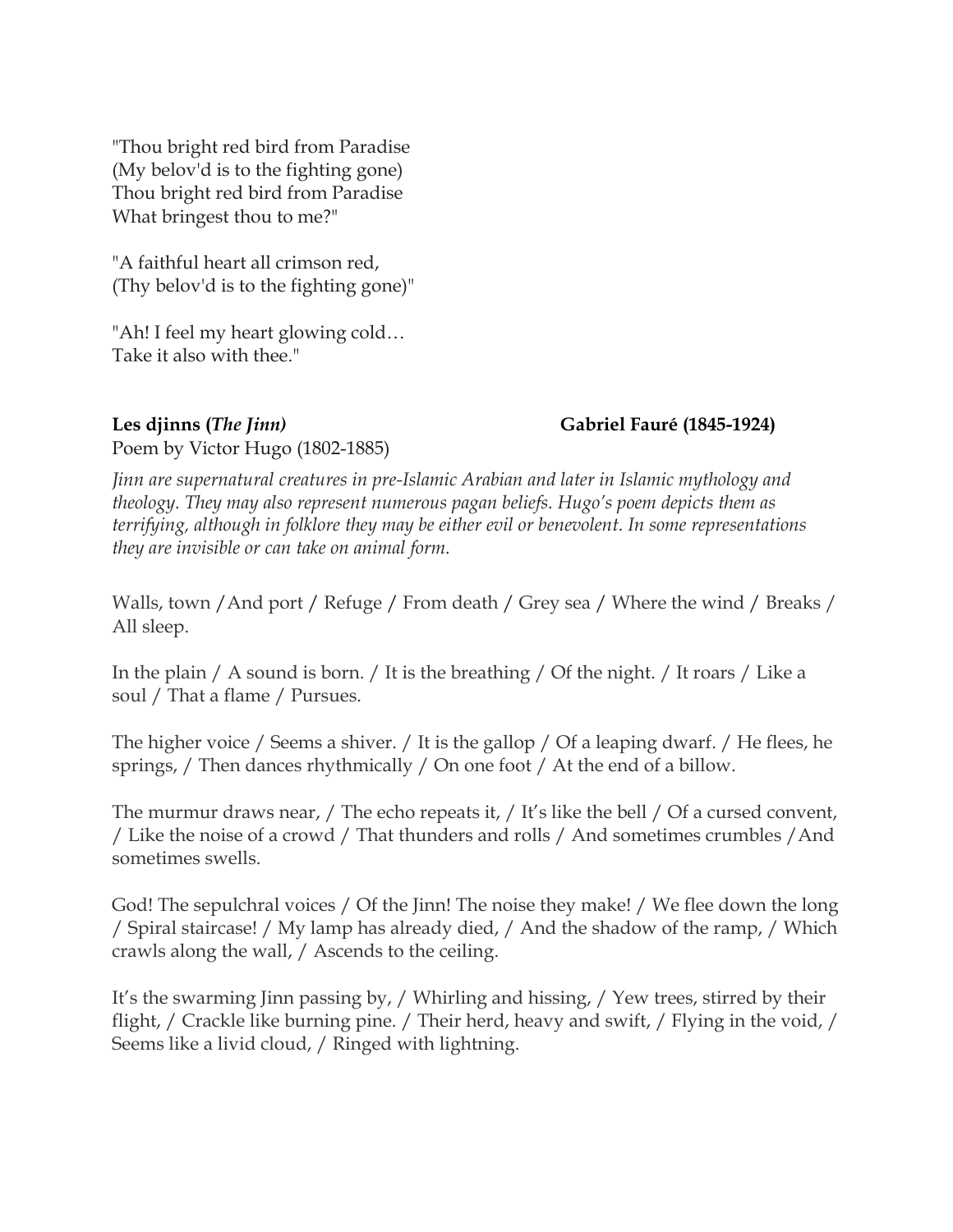They are so near! – Let us keep closed / This room where we flout them. /What a din outside! Hideous army / Of vampires and dragons! / The beam of the crumbling ceiling / Sags like drenched grass, / And the old rusted door / Trembles, as though its hinges would snap.

Cries from hell! A voice that roars and weeps! / The horrible swarm, driven by the north wind, /Must now, O heavens, be assailing my home! / The walls sag beneath the black battalion. / The house cries out, staggers and lists, /As though, ripped from the soil, / The winds were rolling and swirling it along, / Chasing a desiccated leaf.

Prophet, if your hand saves me / From these impure demons of the night, / I would prostrate my bald pate / Before your sacred incense burners! / Make their breath of sparks / Die on these faithful doors, / And make the talons of their wings / Scrape and screech in vain at these black windows!

They have passed! – Their cohort / Takes flight and flees, and their feet / Cease beating at my door / With their multiple blows. / The air is filled with a sound of chains, / And in the nearby forests / All the great oaks quiver, / Bent beneath their fiery flight!

The beating of their wings / Fades into the distance, / So indistinct in the plains, / So faint, that you believe / You hear the grasshopper / Cry with a shrill voice / Or the hail crackling / On the lead of an old roof.

Strange syllables / Keep approaching us, / And when the horn sounds, / It's like the chant / Of Arabs on the shore / Rising up at moments, / And the dreaming child / Dreaming of gold.

The funereal Jinn, / Threads of death / In the dark / Accelerate their approach; Their swarm snarls; / Like the rumbling / Of a deep wave / One does not see.

This vague sound / That falls asleep, / It is the wave / On the rim; / It is the moan, / Almost extinct, / Of a saint / For a death.

One doubts / The night . . . / I listen: - / All flees, / All fades; / Space / Erases / Sound

# **III. Child's Play**

**Jenny Rebecca Carol Hall (1936-2018)** Arr. Claire T. McElfresh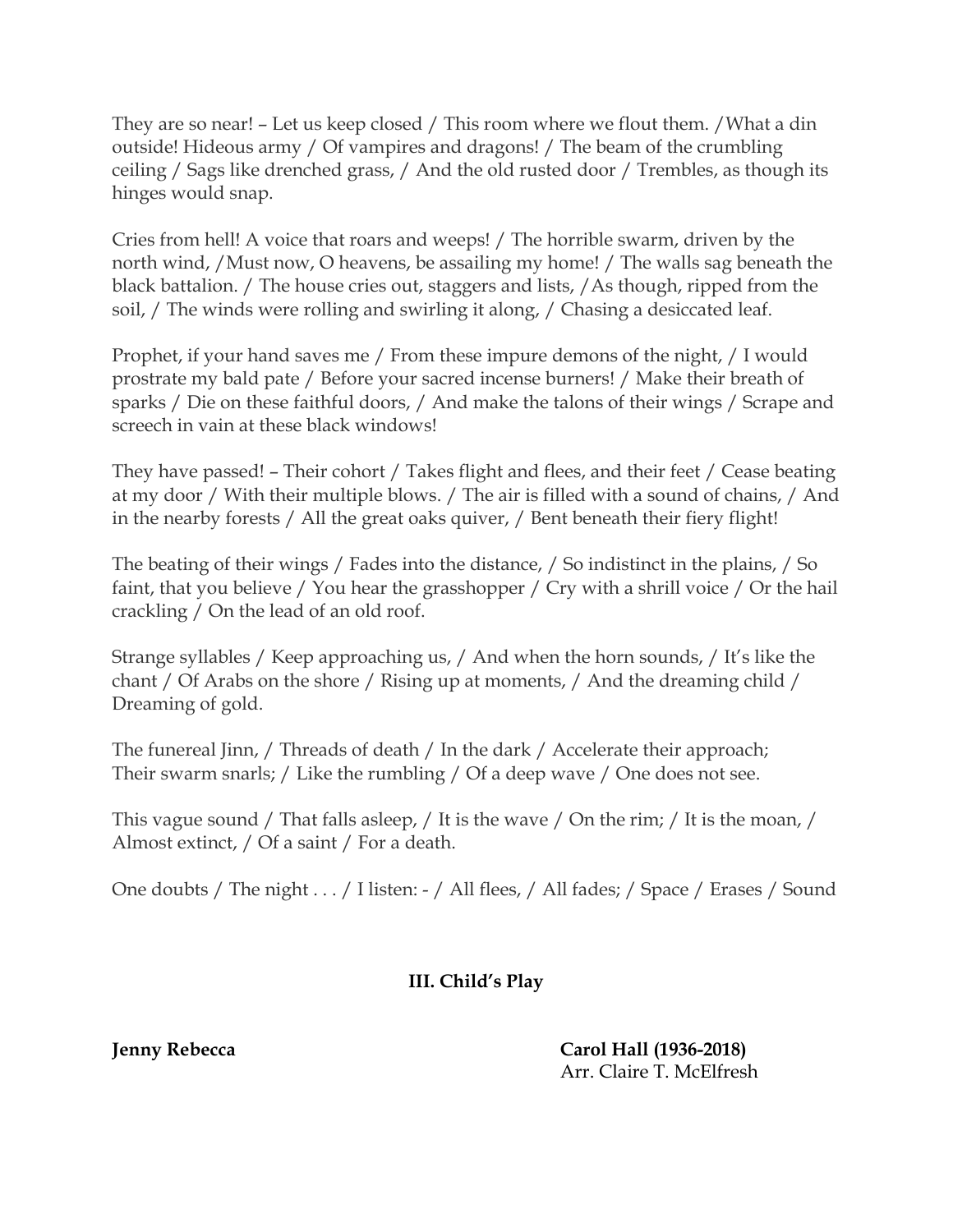**One Boy Told Me Tim Takach (b. 1978)** Text: Naomi Shihab Nye (excerpts from "One Boy Told Me"

**The Look Jussi Chydenius (b. 1972)** Poem by Sara Teasdale (1884-1933)

Erin Tucker, mezzo-soprano

Poem by Sara Teasdale

Madeline Smith, soprano

**IV. Whimsy**

**Ah, Leave Me Not Words: W. S. Gilbert (1836-1911)** (From *The Pirates of Penzance)* **Music: Sir Arthur Sullivan (1842-1900) arr. Bob Chilcott**

(From *The Mikado)*

**Here's a Howdy Do Gilbert & Sullivan; arr. Peter Gritton**

*The young lovers Yum Yum and Nanki Poo are to be married. But much to the delight of KoKo, who also loves Yum Yum, the draconian laws of the land don't promise them a happy ending.*

> Yum Yum- Kacie Kenton Nanki Poo- Todd Teske KoKo- Paul Heinecke

**Pal-So-Seong** *(8 Laughing Voices)* **Hyo-won Woo (b. 1974)**

Chris Arroyo, stage director

**Only in Sleep Ēriks Ešenvalds (b. 1977)**

**Goodnight Moon Eric Whitacre (b. 1970)** Text by Margaret Wise Brown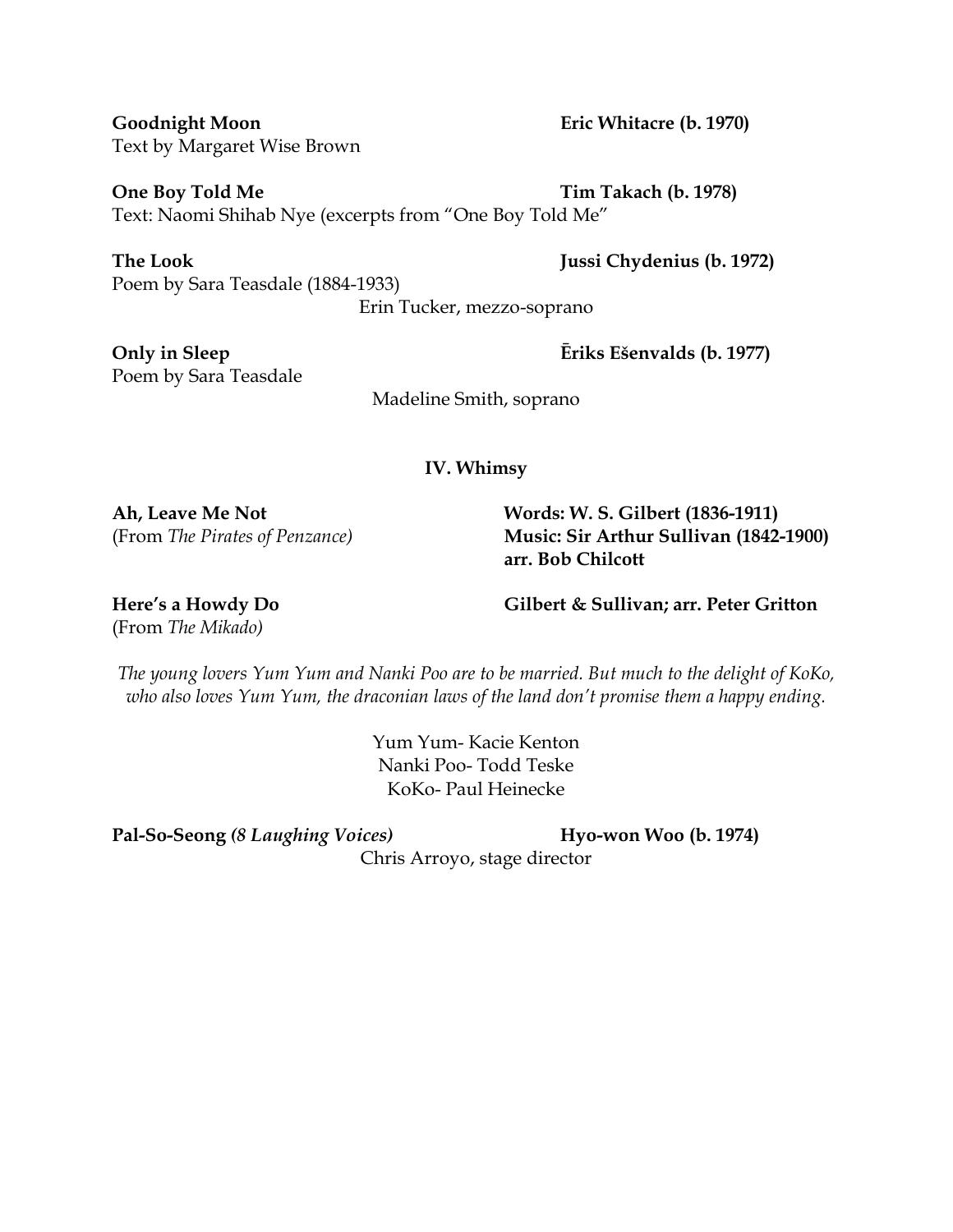## **MEMBERS OF COLORADO VOCAL ARTS ENSEMBLE**

| Soprano                 | Tenor                 |
|-------------------------|-----------------------|
| Beth Hembd              | Dillon Cordray        |
| Kacie Kenton            | Paul Heinecke         |
| Jessica Larson          | Ely Merenstein        |
| Katy Mariotti           | <b>Andrew Strange</b> |
| Megan Pfeiffer Miller   | <b>Todd Teske</b>     |
| Madeline Smith          | Kory Turner           |
| Erin Vreeman            |                       |
|                         | Bass                  |
| Alto                    | Chris Arroyo          |
| Lori Bammesberger       | <b>Chas Douthit</b>   |
| Judy Gudvangen          | Jeff Hodur            |
| <b>Heather McMurray</b> | <b>Grant Jenkins</b>  |
| Donna Nuñez             | Jody Manford          |
| Daryll Stevens          | Jim Sena              |
| Erin Tucker             | Michael Thomas        |
|                         | Jeremy Vreeman        |

## **BIOGRAPHIES**

## **Colorado Vocal Arts Ensemble (CVAE)**

Founded in 1992 by Artistic Director Deborah Jenkins Teske, CVAE's unwavering demand for artistic excellence has resulted in many awards, invitations for concerts, and collaborations. Although primarily an a cappella ensemble, CVAE has developed a reputation for versatility. A performance with the Colorado College Summer Music Festival of Stravinsky's incredibly demanding Les Noces in the original Russian drew rave reviews from conductor and audience alike. CVAE returned to CCSMF in June 2019 for Brahms' Requiem. In the summers of 2016 and 2017 the ensemble was honored to present opening night performances at the Green Box Arts Festival in Green Mountain falls, CO. CVAE has enjoyed many collaborations with the Chamber Orchestra of the Springs, including February of 2019 for sold-out performances of Menotti's The Unicorn, the Gorgon, and the Manticore with the Colorado Ballet Society. Other collaborations have included work with Parish House Baroque, Colorado Springs Children's Chorale, the Denver Brass, and Ormao Dance Company. Reaching beyond the Pikes Peak region, CVAE has performed for the national conventions of Chorus America, the American Guild of Organists, and the Association of Anglican Musicians.

In addition to a regular concert season and unique collaborations, CVAE offers excellent outreach programs, most notably Gateways: Opening Doors to the Choral Art. Designed to give high school students the opportunity to rehearse and perform with professional